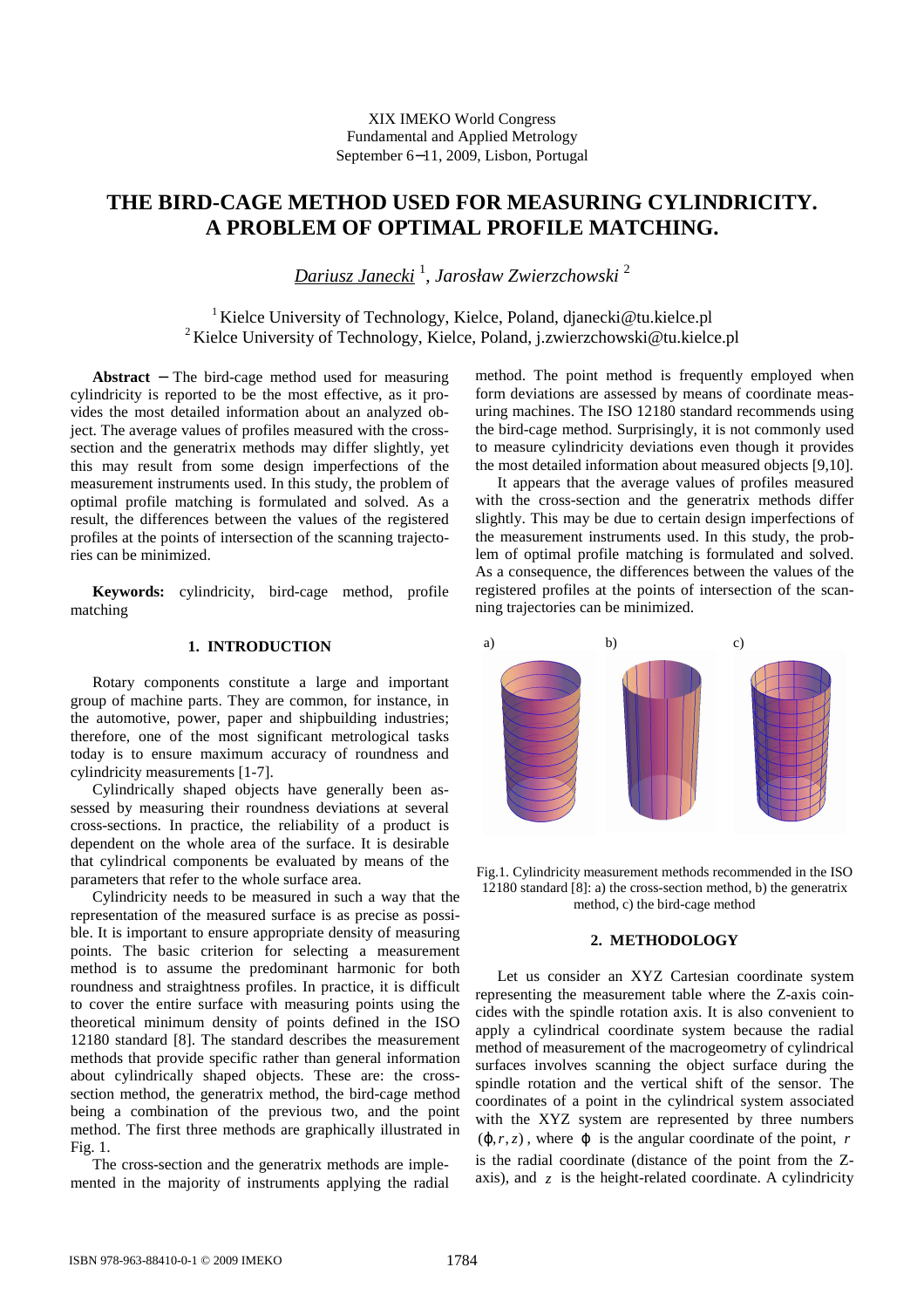profile can be written parametrically using the following function:

$$
r_{\rm cyl}(\phi, z) \tag{1}
$$

where

$$
0 \le \varphi \le 2\pi \text{ and } 0 \le z \le H. \tag{2}
$$

The bird-cage method applied to measure the cylindricity of rotary objects combines the principles of the crosssection and the generatrix methods. It is assumed that the instrument is equipped with high precision systems for measuring the sensor height and the angle of table or spindle rotation.

When a profile is to be measured at a selected crosssection, the vertical shift of the sensor is switched off. The sensor needs to be shifted to a desired height and the table or spindle rotation switched on. The moment the control system receives a signal of the zero angular position, the measurement starts. It is assumed that the height coordinates of the consecutive cross-sections are:  $z_n$ ,  $n = 1, 2, \dots, N$ , where *N* denotes the number of cross-sections. Then, without loss of generality, we assume that the height coordinates of the consecutive sections are arranged in ascending order and

$$
0 = z_1 < z_2 < \dots < z_N = H \tag{3}
$$

The values of the profile observed in the subsequent crosssections are denoted by  $r_n^c(\varphi)$ . Obviously, measurements performed with the radial method are relative in character, thus

$$
r_n^c(\mathbf{\varphi}) \cong \mathbf{p} + r_{\text{cyl}}(\mathbf{\varphi}, z_n), \ n = 1, 2, ..., N \tag{4}
$$

for an unknown value of  $\rho$ . The approximation symbol  $\cong$ shows that the measurements of the profile radius contain errors resulting from the measurement noise and the instrument design imperfections. If the coordinates  $z_n$  of the cross-sections are uniformly distributed over the range  $[0,H]$ , then

$$
z_n = \frac{H \cdot (n-1)}{N-1}, n = 1, 2, \dots, N. \tag{5}
$$

Profile measurements at longitudinal sections are performed with the table (spindle) at standstill. A measurement commences after the table is turned to a desired angular position and the vertical sensor shift is switched on. The sensor position can be stabilized by applying an additional run-up section several millimeters in length. It is essential that the height of the sensor after switching on the shift be smaller than the initial height of the analyzed cylindricity profile. Assume that the angular coordinates of the longitudinal sections are:  $\varphi_m$ ,  $m = 1, 2, ..., M$ , where *M* denotes the number of sections.

The values of the profile at the consecutive longitudinal sections are denoted by:

$$
r_m^{\ell}(z) \cong \rho + r_{\text{cyl}}(\varphi_m, z), \ m = 1, 2, \dots, M. \tag{6}
$$

Additionally, if we assume that the angular coordinates  $\varphi_m$ of the longitudinal sections are uniformly distributed in the

range [0,2
$$
\pi
$$
], then  $\varphi_m = \frac{2\pi(m-1)}{M}$ ,  $m = 1, 2, ..., M$ . (7)

The points of intersection of the scanning trajectories will play an important role in this study. The coordinates are  $(\varphi_m, z_n)$ ,  $m = 1,...,M$ ,  $n = 1,...,N$ , while the values of the profile radius are:

$$
\widetilde{r}_{nm}^c = r_n^c(\varphi_m) \text{ and } \widetilde{r}_{nm}^l = r_m^l(z_n) ,
$$
 (8)

respectively.

# **3. THE PROBLEM OF OPTIMAL PROFILE MATCHING**

After a cylindricity measurement conducted by means of the bird-cage method, one can observe that the values of the profile radius at the points of intersection of scanning trajectories at the cross and longitudinal sections are slightly different. The difference may be due to the occurrence of measurement noise and instrument vibrations or the design imperfections of the sensor system. Note that the measurement conditions for the cross-section method are different from those for the generatrix method. This causes different distribution of forces acting on the sensor tip. As a result, the profile observed with the cross-section method can be slightly shifted in relation to the profile observed with the generatrix method.

## *3.1. Comparing the measurement results obtained by the cross-section and the generatrix methods*

A profile shift can be best observed in a spatial diagram of measuring points in a cylindrical coordinate system  $(\varphi, z, r)$ . Figure 2 illustrates the results of a series of cylindricity measurements performed on a radial cylindricity measurement instrument. The points obtained by means of the cross-section and the generatrix methods are highlighted in blue and green, respectively. The first five measurements were conducted for rollers with a diameter of 52mm and a height of 100mm, each. The surface preparation involved polishing (the first three specimens) or grounding (the fourth and fifth specimens). There is a clear difference in the waviness level. The rollers were produced for the purposes of the research project No 4 T07D 021 27 financed by the National Committee for Scientific Research. The last three measurements were carried out for rollers with a diameter of 38mm and a height of 62mm, each. Such rollers are used in bearings produced by FŁT Kraśnik S.A.

As can be seen, there is a clear positive shift of straightness profiles in relation to roundness ones. The shift was calculated basing on the radius of the mean cylinder. The calculations were performed separately for the cross-section method and the generatrix method. The values are presented in Table 1. As can be seen, the differences in the mean profile radius range from  $0.2$  to more than  $1.0 \mu m$ .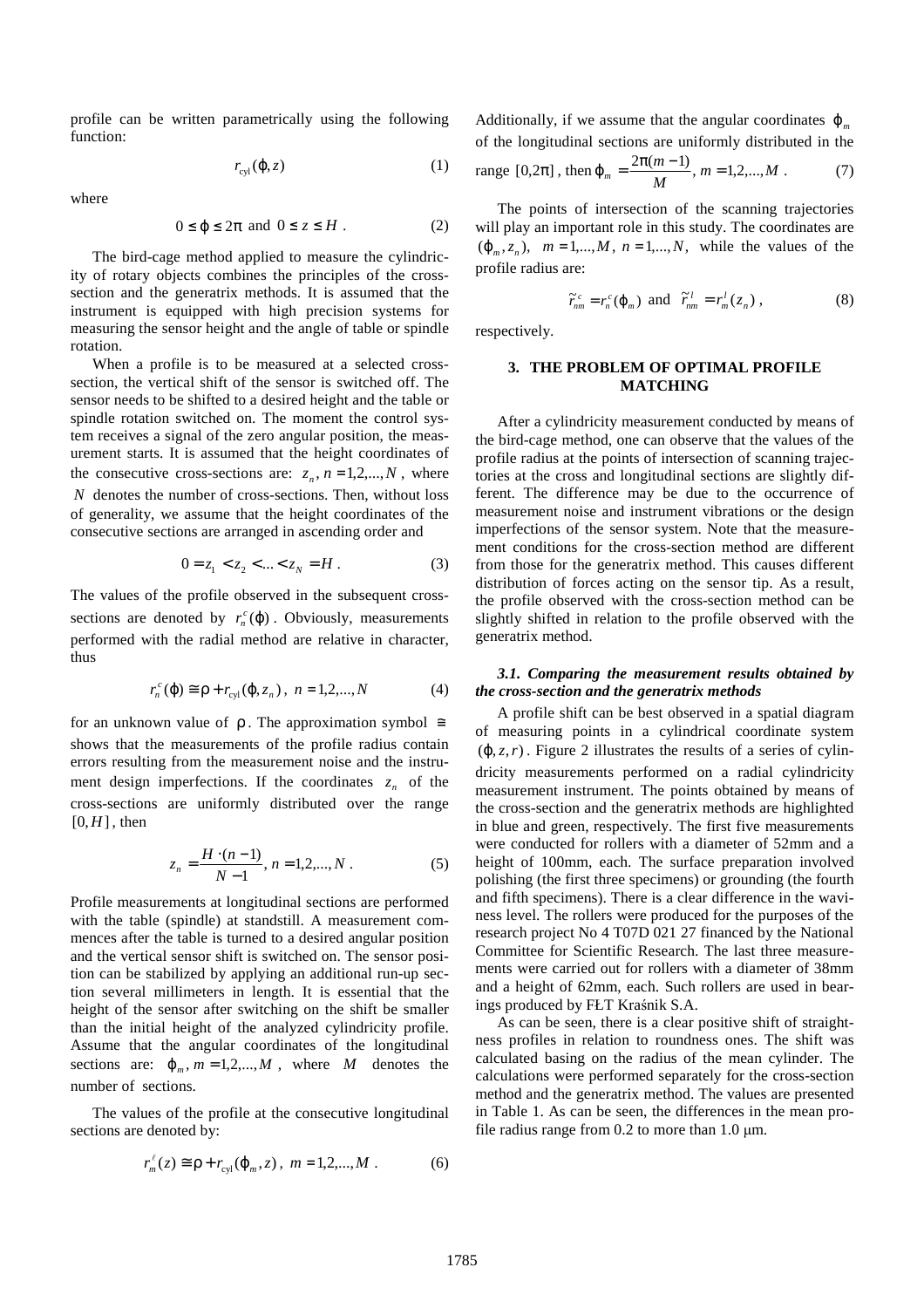

Fig.2. Examples of spatial diagrams of the measuring points in the cylindrical coordinate system

Table 1. Average values of the profiles obtained by means of the cross-section and the generatrix methods - comparison of cross and longitudinal sections

| Sample       | $R_o^c$ [µm]<br>Cross sections | $R_{\scriptscriptstyle{\alpha}}^{\ell}$ [µm]<br>Longitudinal<br>sections | Difference<br>$R_o^c - R_o^{\ell}$ |
|--------------|--------------------------------|--------------------------------------------------------------------------|------------------------------------|
| a            | 1.55                           | 2.08                                                                     | $-0.52$                            |
| b            | $-34.71$                       | $-33.32$                                                                 | $-1.38$                            |
| $\mathbf{C}$ | $-0.16$                        | 0.27                                                                     | $-0.44$                            |
| d            | 1.74                           | 2.04                                                                     | $-0.30$                            |
| e            | $-10.78$                       | $-10.46$                                                                 | $-0.32$                            |
| f            | $-7.21$                        | $-6.91$                                                                  | $-0.30$                            |
| g            | 0.66                           | 0.90                                                                     | $-0.23$                            |
| h            | 15.44                          | 15.86                                                                    | $-0.41$                            |

# *3.2. Formulation and solution of the problem of optimal profile matching*

Let us first consider an ideal device with error-free representation of the measured profile  $r_{\text{cyl}}(\varphi, z)$ . If cylindricity is measured with an ideal instrument using the bird-cage method, we obtain the following set of values of the profile radius:

$$
r_n^c(\mathbf{\varphi}) = \mathbf{p} + r_{\text{cyl}}(\mathbf{\varphi}, z_n) \,, \quad n = 1, 2, \dots, N \,, \tag{9}
$$

$$
r_m^{\ell}(z) = \rho + r_{\text{cyl}}(\varphi_m, z), \ m = 1, 2, \dots, M \ , \tag{10}
$$

for an unknown value of  $\rho$ . In this case, at the points of intersection of profile scanning trajectories, the condition  $r_n^c(\varphi_m) = r_m^{\ell}(z_n)$  is fulfilled. Using the notation of Eq. (8), we have

$$
\widetilde{r}_{nm}^c = \widetilde{r}_{nm}^{\ell} \,. \tag{11}
$$

Due to measurement errors, the condition is fulfilled only approximately. Assume, at the first step, that due to the different distribution of forces acting on the sensor tip during roundness and straightness measurements, the difference between the observed radii  $\tilde{r}_{nm}^c - \tilde{r}_{nm}^\ell$  at points  $(\varphi_m, z_n)$  is constant. Let us consider, however, a more general case. Assume that the difference between the actual and the observed profiles is different for each cross-section. Thus,

$$
r_{nm}^c \cong \rho_n^c + r_{cyl}(\varphi_m, z_n), \quad n = 1, 2, \dots, N, \ m = 1, 2, \dots, M \ , \ (12)
$$
  

$$
r_{nm}^{\ell} \cong \rho_m^{\ell} + r_{cyl}(\varphi_m, z_n), \quad n = 1, 2, \dots, N, \ m = 1, 2, \dots, M \ . \ (13)
$$

for unknown values of  $\rho_m^c$  and  $\rho_n^{\ell}$ . Now, it is essential to calculate the values of  $\rho_m^c$  and  $\rho_n^{\ell}$  so that the error of profile matching  $\tilde{r}_{nm}^c - \tilde{r}_{nm}^\ell$  is the smallest possible. Taking into account the above relationships, we obtain:

$$
\widetilde{r}_{nm}^c - \rho_n^c \cong \widetilde{r}_{nm}^{\ell} - \rho_m^{\ell}, \ n = 1, 2, ..., N, \ m = 1, 2, ..., M. \ (14)
$$

The number of equations  $N \cdot M$  is much bigger than the number of unknown parameters. Furthermore, it should be noted that each measurement signal contains a noise. It is thus reasonable to introduce the index of profile matching:

$$
J(\rho_1^c, ..., \rho_N^c, \rho_1^{\ell}, ..., \rho_M^{\ell}) = \frac{1}{2} \sum_{n=1}^N \sum_{m=1}^M (\tilde{r}_{nm}^c - \rho_n^c - \tilde{r}_{nm}^{\ell} + \rho_m^{\ell})^2
$$
 (15)

The values of  $\rho_1^c$ , ...,  $\rho_N^c$ ,  $\rho_1^{\ell}$ , ...,  $\rho_M^{\ell}$  minimizing the index *J* are calculated by equating the partial derivatives  $\partial J / \partial \rho_n^c$ and  $\partial J / \partial \rho_m^{\ell}$  to zero. It is easy to check that this system of equations has infinitely many solutions. Indeed, if  $\rho_n^c$  and  $\rho_m^{\ell}$  constitute a certain solution to the system of equations, then the values of  $\rho_n^c + \varepsilon$  and  $\rho_m^{\ell} + \varepsilon$  $\sum_{m=1}^{\ell}$  +  $\epsilon$  for a certain value of ε are also a solution to this system. Without loss of generality, we can assume that the signal shift for the first roundness profile  $\rho_1^c$  is equal to zero. Finally, we obtain a system of equations that can be written in the matrix form:

$$
\mathbf{A}\,\mathbf{p}=\mathbf{b}\,,\tag{16}
$$

where

$$
\mathbf{p} = [\rho_2^c \dots \rho_N^c \ \rho_1^\ell \dots \rho_M^\ell]^T \,, \tag{17}
$$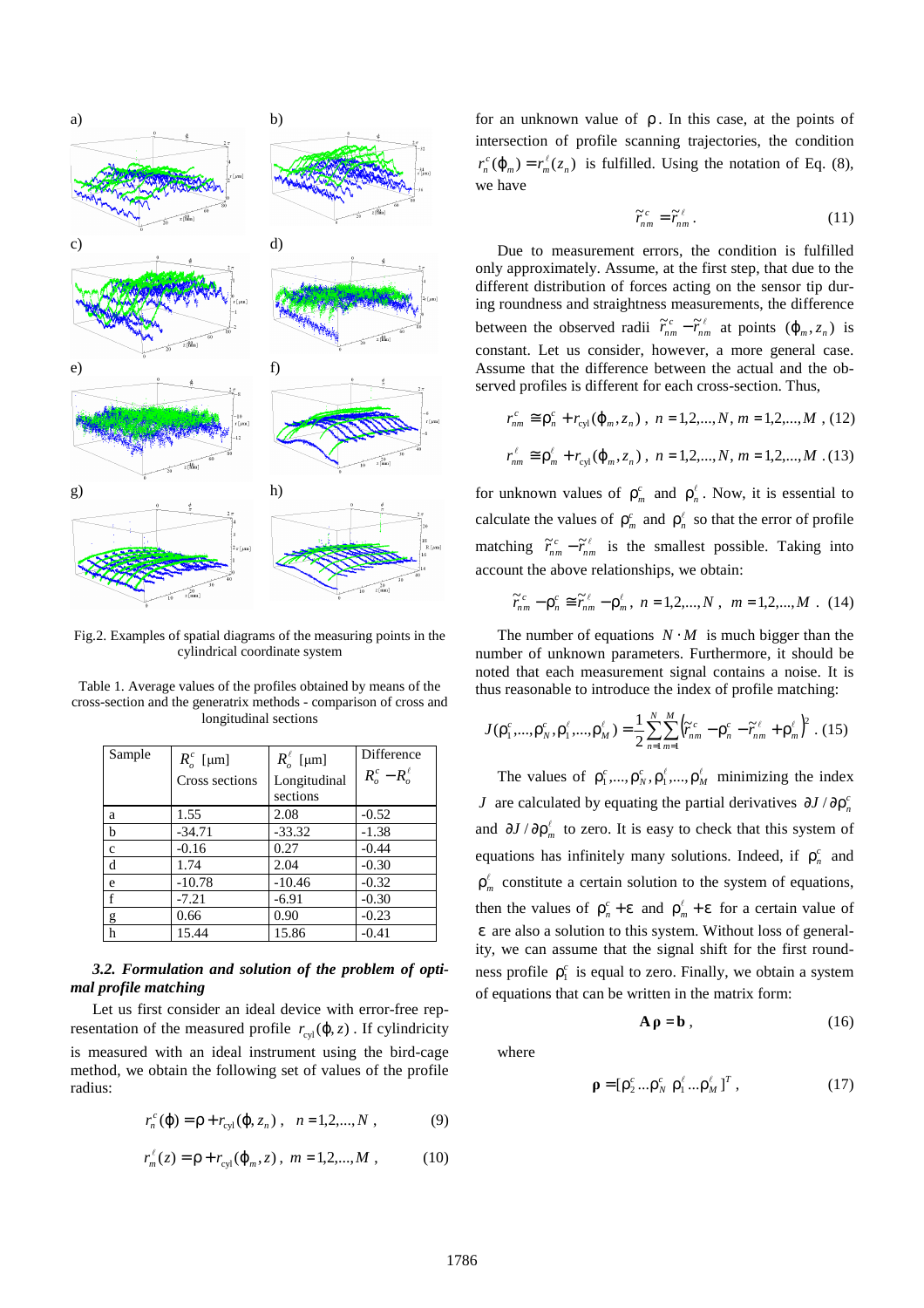$$
\mathbf{A} = \begin{bmatrix} N & 0 & -1 & \cdots & -1 \\ 0 & \ddots & 0 & \vdots & \ddots & \vdots \\ 0 & 0 & N & -1 & \cdots & -1 \\ -1 & \cdots & -1 & M & 0 & 0 \\ \vdots & \ddots & \vdots & 0 & \ddots & 0 \\ -1 & \cdots & -1 & 0 & 0 & M \end{bmatrix}, \qquad (18)
$$

$$
\mathbf{b} = \begin{bmatrix} \sum_{m=1}^{M} (\widetilde{r}_{2m}^{c} - \widetilde{r}_{m2}^{e}) \\ \vdots \\ \sum_{m=1}^{M} (\widetilde{r}_{2m}^{c} - \widetilde{r}_{mN}^{e}) \\ \vdots \\ \sum_{n=1}^{N} (\widetilde{r}_{n1}^{c} - \widetilde{r}_{1n}^{e}) \\ \vdots \\ -\sum_{n=1}^{N} (\widetilde{r}_{nM}^{c} - \widetilde{r}_{1m}^{e}) \end{bmatrix} . \qquad (19)
$$

After calculating the values of the parameters  $\rho_n^c$  and  $\rho_m^{\ell}$ , we modify the value of the observed profile in accordance with the formula:

$$
r_n^c(\mathbf{\varphi}) := r_n^c(\mathbf{\varphi}) - \mathbf{\rho}_n^c, \quad n = 2,...,N, \qquad (20)
$$

$$
r_m^{\ell}(z) := r_m^{\ell}(z) - \rho_m^{\ell}, \quad m = 1, 2, ..., M
$$
 (21)

This approach can be slightly generalized. The axis of rotation in the instruments with a rotary table may be dependent to a certain degree on the rotational velocity of the table (Fig. 3). The position of the axis of rotation may differ if measurements are performed by means of the crosssection method (with the table in rotary motion) and the generatrix method (with the table at standstill). The change in the position of the table rotation axis can be compensated for by modifying the profile according to the following relationship:

$$
r_n^c(\mathbf{\varphi}) := r_n^c(\mathbf{\varphi}) - \mathbf{\rho}_n^c, \quad n = 2,...,N , \qquad (22)
$$

$$
r_m^{\ell}(z) = r_m^{\ell}(z) - \rho_m^{\ell} - (\Delta E_x + \Delta D_x z) \cos \varphi_m - (\Delta E_y + \Delta D_y z) \sin \varphi_m, n = 1, 2, ..., N, m = 1, 2, ..., M
$$
 (23)

where  $\Delta E_x$ ,  $\Delta D_x$ ,  $\Delta E_y$ ,  $\Delta D_y$  are additional parameters defining the reciprocal position of the table axes. Like in the previous case, we assume that  $\rho_1^c = 0$ . Moreover, the relative eccentricity  $\Delta E_x$  and  $\Delta E_y$  can be compensated for by selecting freely the parameters  $\rho_m^{\ell}$ . We can, therefore, assume that  $\Delta E_x = \Delta E_y = 0$ . Finally, the parameters responsible for the profile matching are calculated by minimizing the index

$$
J(\rho_2^c, ..., \rho_N^c, \rho_1^\ell, ..., \rho_M^\ell, \Delta D_x, \Delta D_y)
$$
  
= 
$$
\frac{1}{2} \sum_{n=1}^N \sum_{m=1}^M (\tilde{r}_{nm}^c - \rho_n^c - \tilde{r}_{nm}^\ell + \rho_m^\ell + \Delta D_x z_n \cos \varphi_m + \Delta D_y z_n \sin \varphi_m)^2,
$$
  
(24)

thus

$$
\mathbf{A}_1 \mathbf{\rho}_1 = \mathbf{b}_1, \tag{25}
$$

where

$$
\mathbf{\rho}_1 = [\mathbf{\rho}^T \mid \Delta D_x \ \Delta D_y]^T, \qquad (26)
$$

$$
\mathbf{A}_1 = \begin{bmatrix} \mathbf{A} & \mathbf{L}^T \\ \mathbf{L} & \mathbf{K} \end{bmatrix},\tag{27}
$$

$$
\mathbf{L}^{T} = \begin{bmatrix}\n-z_{2} \sum_{m=1}^{M} \cos \varphi_{m} & -z_{2} \sum_{m=1}^{M} \sin \varphi_{m} \\
\vdots & \vdots \\
-z_{N} \sum_{m=1}^{M} \cos \varphi_{m} & -z_{N} \sum_{m=1}^{M} \sin \varphi_{m} \\
\cos \varphi_{1} \sum_{i=1}^{N} z_{n} & \sin \varphi_{1} \sum_{n=1}^{N} z_{n} \\
\vdots & \vdots \\
\cos \varphi_{M} \sum_{n=1}^{N} z_{n} & \sin \varphi_{M} \sum_{n=1}^{N} z_{n}\n\end{bmatrix},
$$
\n(28)

 $n=1$ 

$$
\mathbf{K} = \sum_{n=1}^{N} z_n \left[ \sum_{\substack{M \ m=1}}^{M} \cos^2 \varphi_m \sum_{m=1}^{M} \cos \varphi_m \sin \varphi_m \right], \quad (29)
$$

L

 $\overline{\Gamma}$ 

$$
\mathbf{b}_{1} = \begin{bmatrix} \mathbf{b} \\ \frac{\sum_{n=1}^{N} \sum_{m=1}^{M} z_{n} \sin \varphi_{m} (\tilde{r}_{nm}^{c} - \tilde{r}_{nm}^{e})^{2}}{\sum_{n=1}^{N} \sum_{m=1}^{M} z_{n} \sin \varphi_{m} (\tilde{r}_{nm}^{c} - \tilde{r}_{nm}^{e})^{2}} \end{bmatrix}.
$$
(30)



Fig.3. Graphical representation of the difference in the object axis positions determined by means of the cross-section and the generatrix methods:  $\Delta E_{x,y} = E_{x,y}^c - E_{x,y}^{\ell}$  and  $\Delta D_{x,y} = D_{x,y}^c - D_{x,y}^{\ell}$ , respectively; the results were obtained for different cylindrically shaped objects.

# **4. EXPERIMENT**

The effects of the application of the profile matching algorithms will be analyzed basing on the measurements of two rollers with a diameter of 52 mm and a height of 100 mm, each. One specimen was polished and the other was ground. The measurements were conducted for the following number of samples and cross-sections: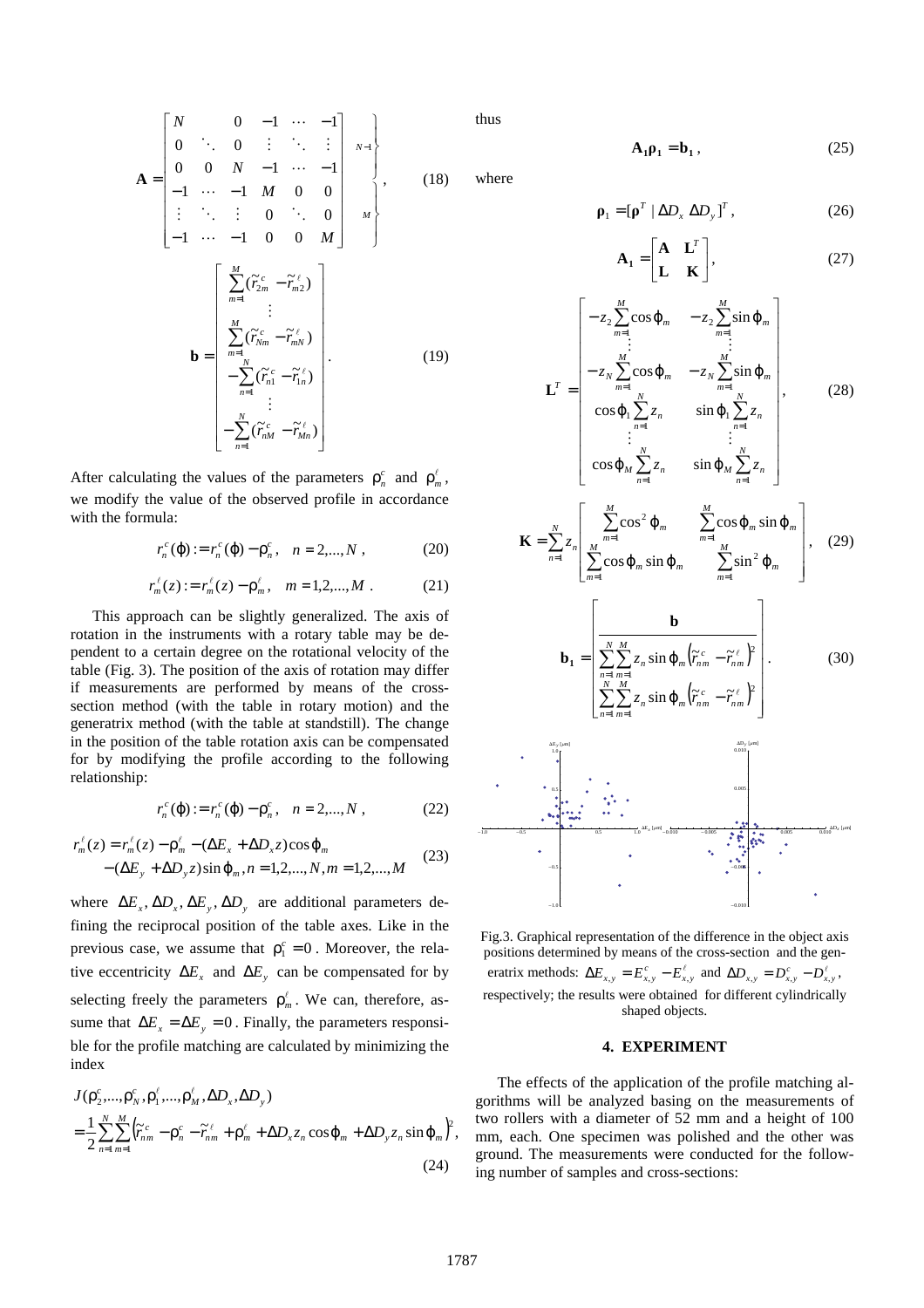$$
N=11\,;\;N_c=2^{10},\;M_{\ell}=2^{11},\;M=8\,.
$$

The cross and longitudinal sections are distributed uniformly.

# *4.1. The roller with polished surface*

Figure 4 shows a diagram of measuring points in the cylindrical coordinate system. As can be seen, there is a clear positive shift of profiles at the longitudinal sections in relation to those at the cross-sections. The difference is more visible in the point diagram in Fig. 5. where the values of profile radius at the points of intersection of the cross and longitudinal sections are shown. Red lines were drawn between points with the same coordinates  $(\varphi_n, z_m)$  to improve the diagram visibility. The root-mean-square and the arithmetic mean of the difference  $\tilde{r}_{nm}^c - \tilde{r}_{nm}^\ell$  were:

$$
\Delta R_{QM} \stackrel{\text{df}}{=} \sqrt{\frac{1}{NM} \sum_{n=1}^{N} \sum_{m=1}^{M} (\widetilde{r}_{nm}^c - \widetilde{r}_{nm}^{\ell})^2} = 1,326, \text{ and}
$$

$$
\Delta R_{AM} \stackrel{\text{df}}{=} \frac{1}{NM} \sum_{n=1}^{N} \sum_{m=1}^{M} \left( \widetilde{r}_{nm}^{c} - \widetilde{r}_{nm}^{e} \right) = -1,286 \text{ , respectively.}
$$

As we can see, the profile shift exceeds 1µm.



Fig.4. Spatial diagram of the measuring points in the cylindrical coordinate system: surface after polishing

Fig.5. Point diagram of the radius values at the points of intersection of the cross and longitudinal section trajectories

If the algorithm is applied, then the matching parameters are as follows:

 $\rho_2^c$ ,..., $\rho_N^c$  $\{-0.56139, -0.170674, -0.477659,$ -0.398797, -0.447825, -0.52142, -0.360236, -0.337582, -0.235581, -0.437865} [µm],

 $\rho_1^{\ell}, \ldots, \rho_M^{\ell}$ : {0.826792, 0.681831, 0.668199, 0.992521, 1.12382, 1.17622, 1.08581, 0.859522} [µm],

∆*D<sup>x</sup>* ∆*D<sup>y</sup>* , : {-0.0021617, -0.001809} [µm/mm].

The root-mean-square and the arithmetic mean of the difference in the radii after matching were:

 $\Delta R_{OM} = 0.08722$  and  $\Delta R_{AM} = 0$ , respectively.

The results of the optimal matching algorithm are very satisfactory. The root-mean-square of the difference in the radii decreased approximately twentyfold. The zero value of the arithmetic mean is obvious and results from the least squares principle. The next figures show diagrams of the profile after matching, i.e. the diagram in the cylindrical coordinate system, the diagram in the rectangular coordinate system and the point diagram of the radius values at the points of intersection.



Fig.6. Spatial diagram of measuring points in the cylindrical coordinate system after profile matching





Fig.8. Point diagram of the radius values at the points of intersection of the cross and longitudinal section trajectories after profile matching

# *4.2. The roller with ground surface*

The tests were repeated for the roller with ground surface. The root-mean-square and the arithmetic mean of the difference in the radii  $\tilde{r}_{nm}^c - \tilde{r}_{nm}^{\ell}$  were:

$$
\Delta R_{\text{QM}} = 0.480425
$$
 and  $\Delta R_{\text{AM}} = -0.276946$ ,

respectively. The profile shift is considerably smaller than in the previous case. This testifies to large randomness of the shift phenomenon. By applying the algorithm, it was possible to obtain the following values of the matching parameters:

*c N c* ρ2 ,...,ρ : {0.0763101, 0.452171, -0.334644, 0.0463824, -0.10062, -0.11645, 0.0498365, -0.0082145, 0.0357696, -0.343175} [µm];

 $\rho_1^{\ell}, \ldots, \rho_M^{\ell}$ : {-0.00555966, -0.148586, -0.154116, 0.0255606, 0.418901, 0.519038, 0.796243, 0.587623}  $[µm]$ ,

∆*D<sup>x</sup>* ∆*D<sup>y</sup>* , : {-0.000490431, 0.00530184} [µm/mm].

The root-mean-square and the arithmetic mean of the difference in the radii after profile matching were:

 $\Delta R_{OM} = 0.235418$  and  $\Delta R_{AM} = 0$ , respectively.